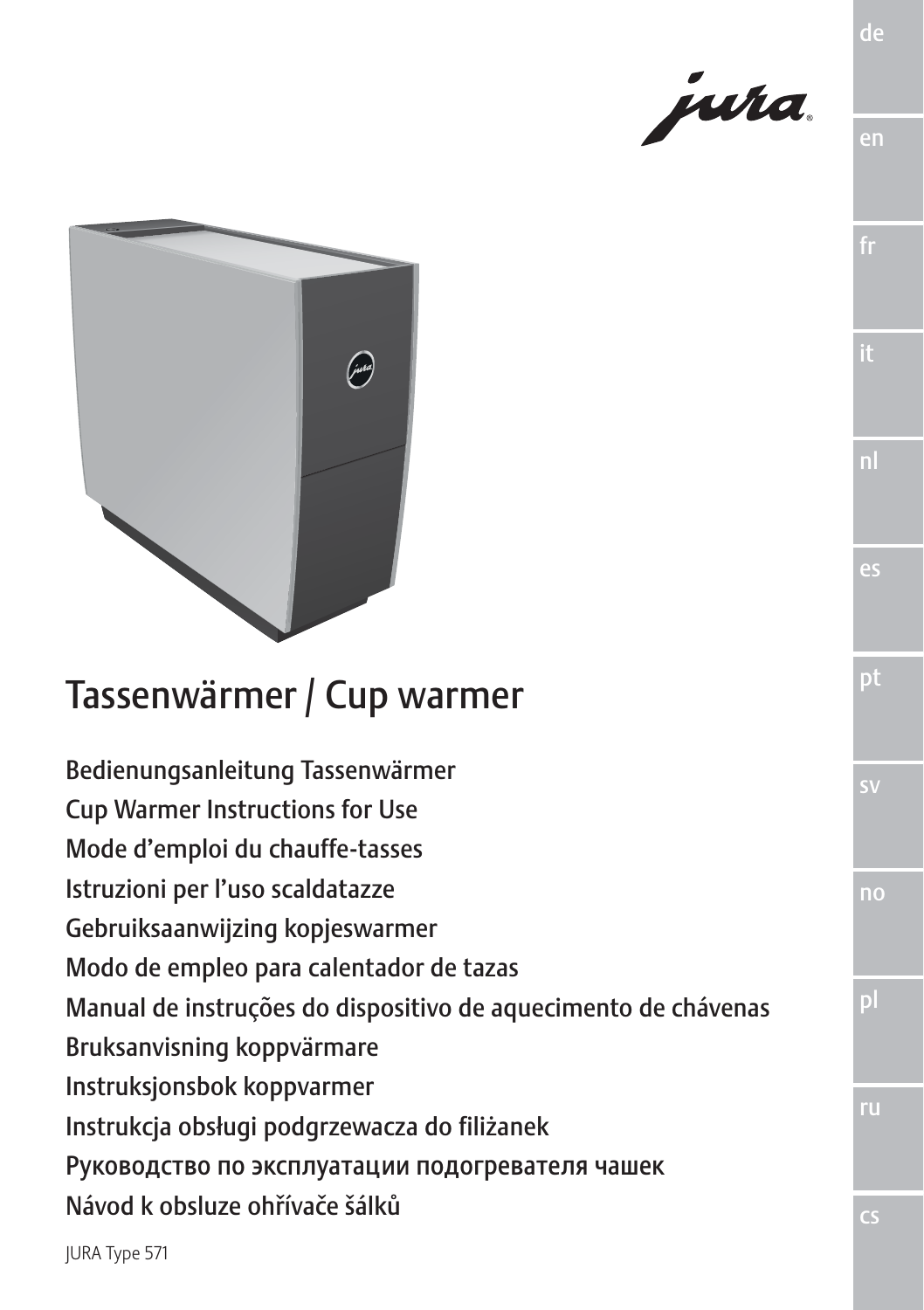# IMPORTANT SAFEGUARDS

# Follow the basic safety precautions

When using electrical appliances, basic safety precautions should always be followed, to reduce the risk of fire, electric shock, and/or injury to persons, including the following:

- $\blacksquare$  Read all instructions.
- To protect against fire, electric shock and injury to persons, do not immerse cord, plugs, or body of machine in water or other liquid.
- Do not touch hot surfaces. Use handles or knobs
- $\blacksquare$  Close supervision is necessary when any appliance is used by or near children.
- Unplug from outlet when not in use and before cleaning. Allow to cool before putting on or taking off parts.
- $\blacksquare$  Do not operate any appliance with a damaged cord or plug or after the appliance malfunctions, or has been damaged in any manner. Return appliance to the nearest authorized service facility for examination, repair or adjustment.
- The use of accessory attachement not recommended by the appliance manufacturer may result in fire, electric shock, or injury to persons.
- Do not use outdoors.
- Do not let the cord hang over the edge of a table or counter, or touch hot surfaces.
- Do not place on or near a hot gas or electric burner, or in a heated oven.
- Always attach plug to appliance first, then plug cord into the wall outlet. To disconnect, turn any control to »off«, then remove plug from wall outlet.
- Do not use appliance for other than intented use.
- For household use only.

# Special cord set instructions

- a. A short power supply cord is provided to reduce the risk resulting from becoming entangled in or tripping over a long cord.
- b. Longer extension cords are available and may be used if care is exercised in their use.
- c. If an extension cord is used,
	- 1. the marked electrical rating of the extension cord should be at least as great as the electrical rating of the appliance, and
	- 2. if the appliance is of the grounded type, the extension cord should be a grounding type 3-wire cord, and
	- 3. the longer cord shall be arranged so that it will not drape over the counter top or tabletop where it can be pulled on by children of tripped over.

# **Warning**

To reduce the risk of fire or electric shock, do not remove any service covers. No user serviceable parts inside. Repair should be done by authorized personnel only.

# SAVE THESE INSTRUCTIONS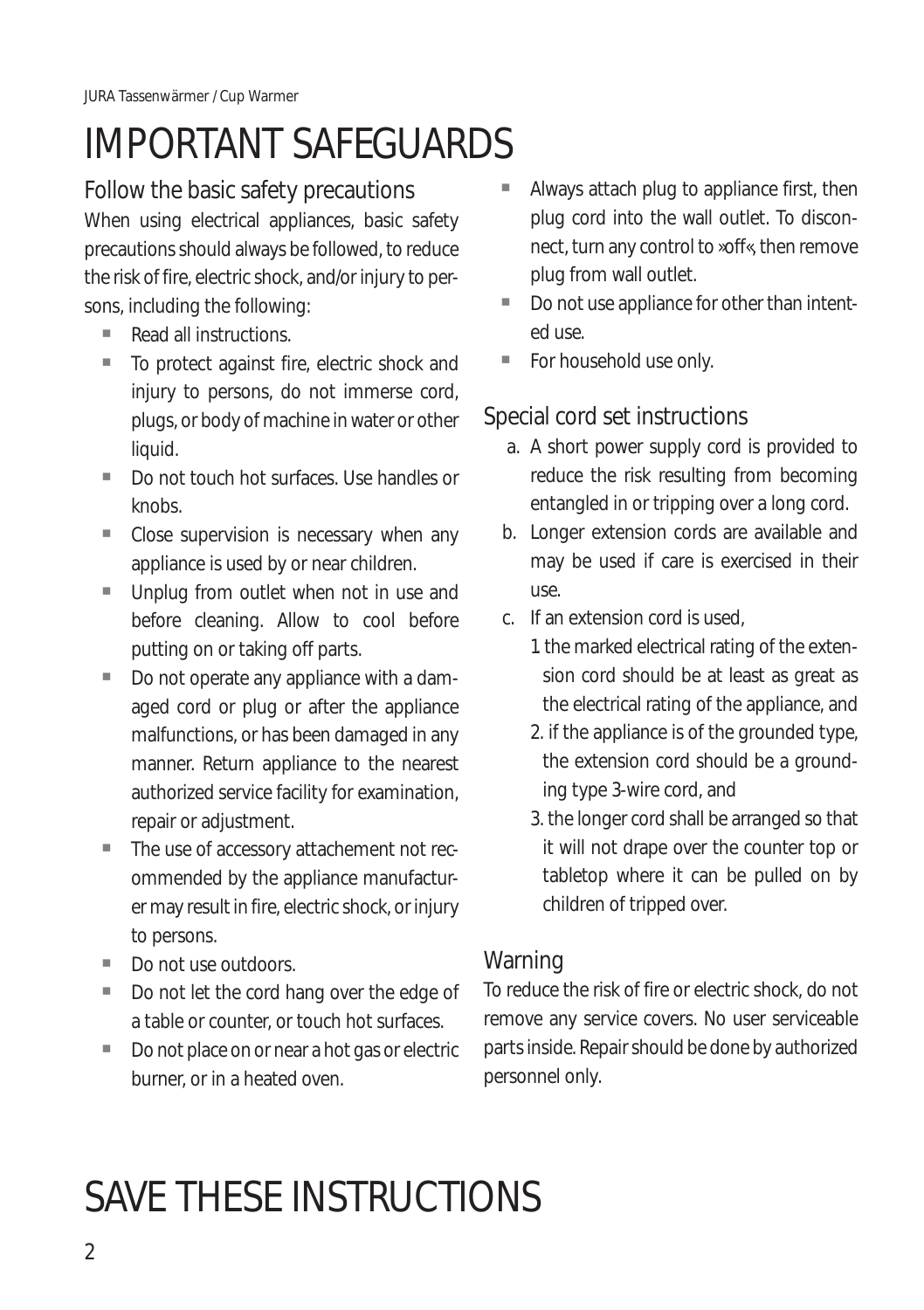# Caution

This appliance is for household use only. Any servicing other than cleaning and user maintenance should be performed by an authorized service representative:

- Do not immerse base in water or try to disassemble.
- $\blacksquare$  To reduce the risk of fire or electric shock, do not remove the base. No user serviceable parts inside. Repair should be done by authorized service personnel only.
- $\blacksquare$  Keep the cord away from hot parts of the appliance during operation.
- $\blacksquare$  Never clean with scouring powders or hard implements.

NEVER DO (or you will void your warranty protection):

 $\blacksquare$  Never do anything with the appliance which is not described in the User's Manual. In case of doubt, call your dealer.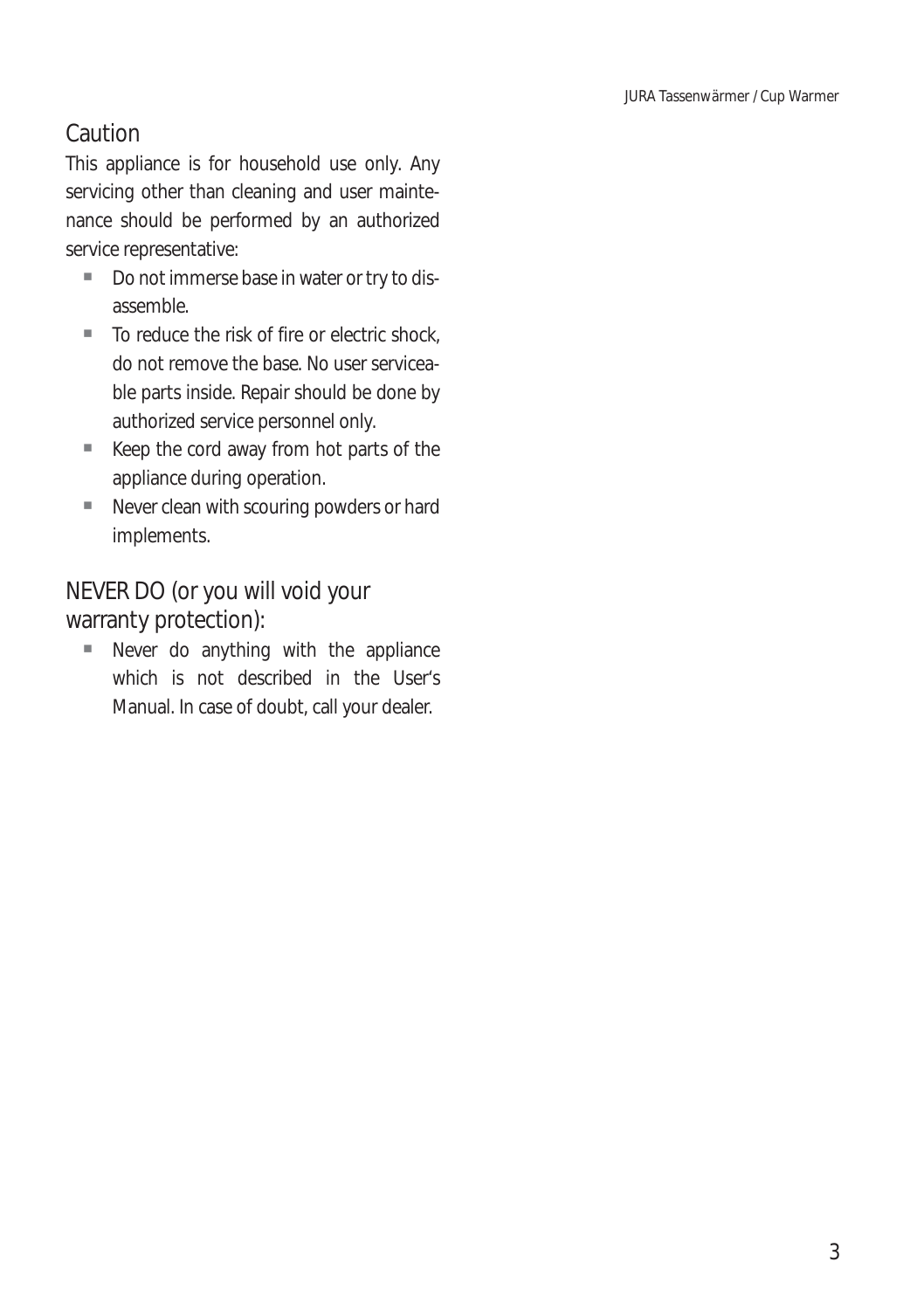## Your JURA cup warmer

|                |                                  | 5  |
|----------------|----------------------------------|----|
|                | Important information            | h  |
|                |                                  |    |
|                |                                  |    |
| 1              | Preparation                      | 8  |
|                |                                  |    |
|                |                                  |    |
| $\overline{2}$ | Warming cups (manual switch-on)  | 8  |
| 3              | Automatic switch-on / switch-off | 8  |
|                |                                  |    |
|                |                                  |    |
|                |                                  |    |
|                |                                  |    |
| 4              | <b>Displays</b>                  | 10 |
| 5              | Maintenance                      | 10 |
| 6              | Environmentally neutral disposal | 10 |
|                | Technical data                   | 10 |

#### Symbol description

Warning:



### CAUTION

Always take note of any information marked with the CAUTION or WARNING symbol. The signal word WARNING points out potential risk of serious injury, and the signal word CAUTION potential risk of slight injury.

Symbols used:

- i Information and tips to make use of your cup warmer even easier.
- $\blacktriangleright$  Prompt to take action.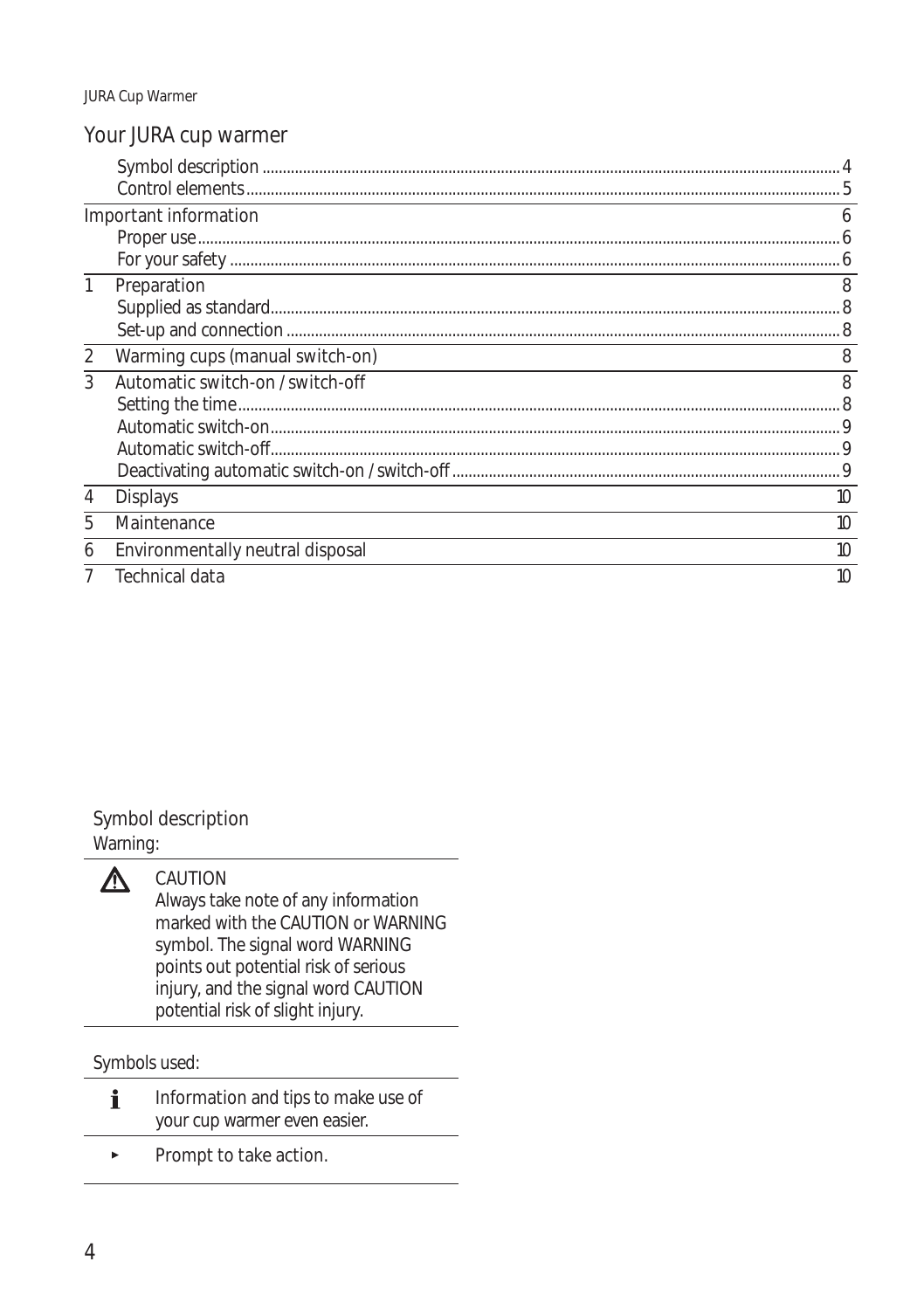

5

de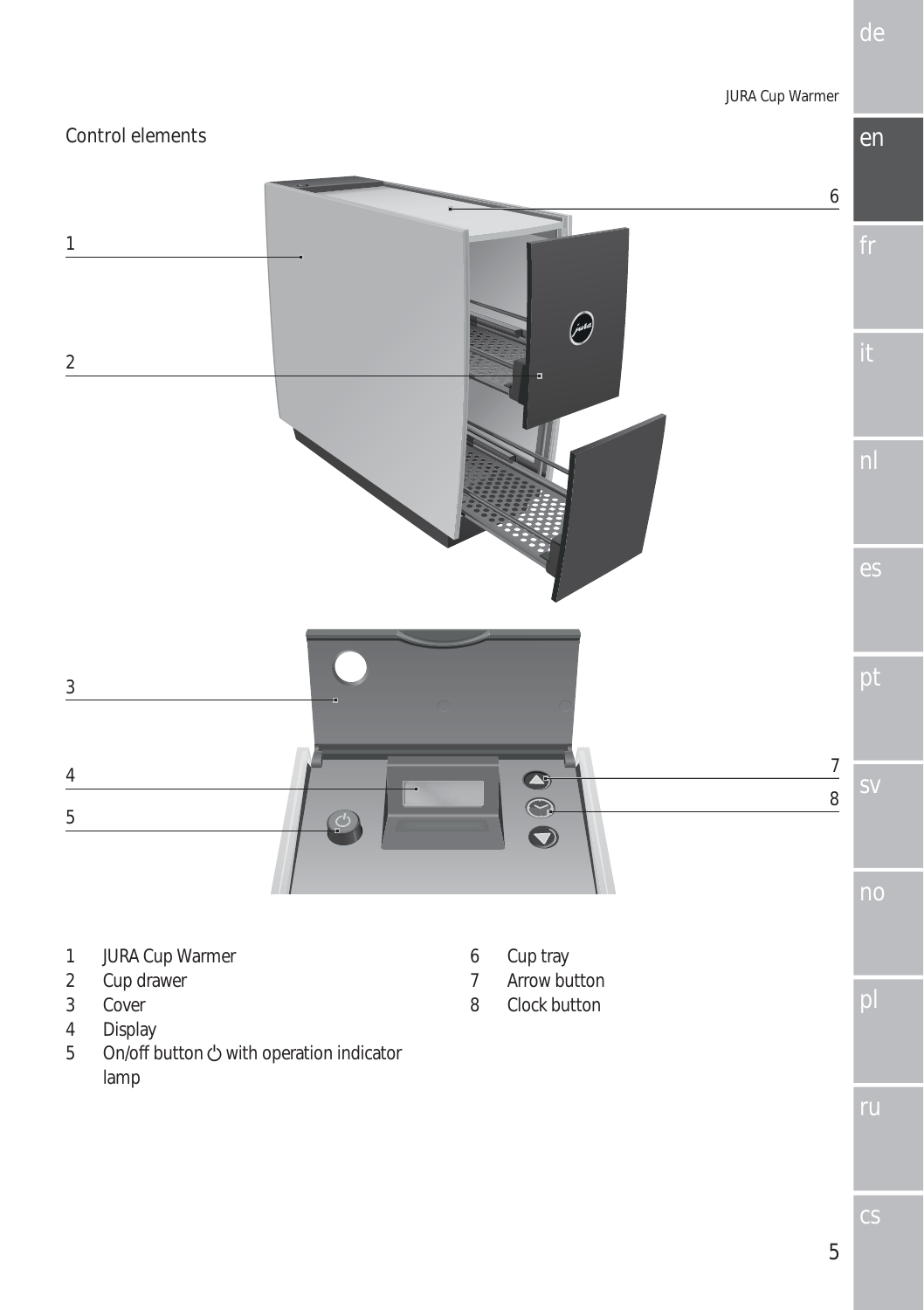# Important information

# Proper use

The machine was designed and built for domestic use. The machine is only used to place cups in the pull-out cup drawers and on the cup tray on the top and to heat them. JURA Elektroapparate AG cannot accept any responsibility for the consequences of improper use. Before using the machine always read these instructions for use thoroughly and completely and comply with the instructions they contain. Keep these instructions for use close to the machine and pass them on to the next user if applicable.

# For your safety

Please read and note carefully the following important safety information.

To avoid the life-threatening danger of electric shock:

- Only use the original mains cable supplied by JURA.
- $\blacksquare$  Never use a machine which has been damaged or with a defective mains cable.
- $\blacksquare$  Never use the machine when you have wet hands.
- Make sure the mains cable is dry before first-time use.
- Only connect the machine to the AC mains power with the mains cable supplied with the machine.
- In the event of signs of damage, for example if there is a smell of burning, unplug the machine immediately from the mains supply and contact JURA service.
- Make sure that the machine and the mains cable are not located close to hot surfaces or naked flames.
- $\blacksquare$  Be careful to ensure that the mains cable does not get caught and does not rub against sharp edges.
- Never open and repair the machine yourself. Do not modify the machine in any way that is not described in the instructions for use. The machine contains live parts.

A defective machine is not safe and could cause injury or fire. To avoid damage and any associated risk of injury or fire:

- Never allow the mains cable to loosely hang down. The mains cable can be tripped over or damaged.
- $\blacksquare$  Protect the machine from environmental influences such as rain, frost and direct sunlight.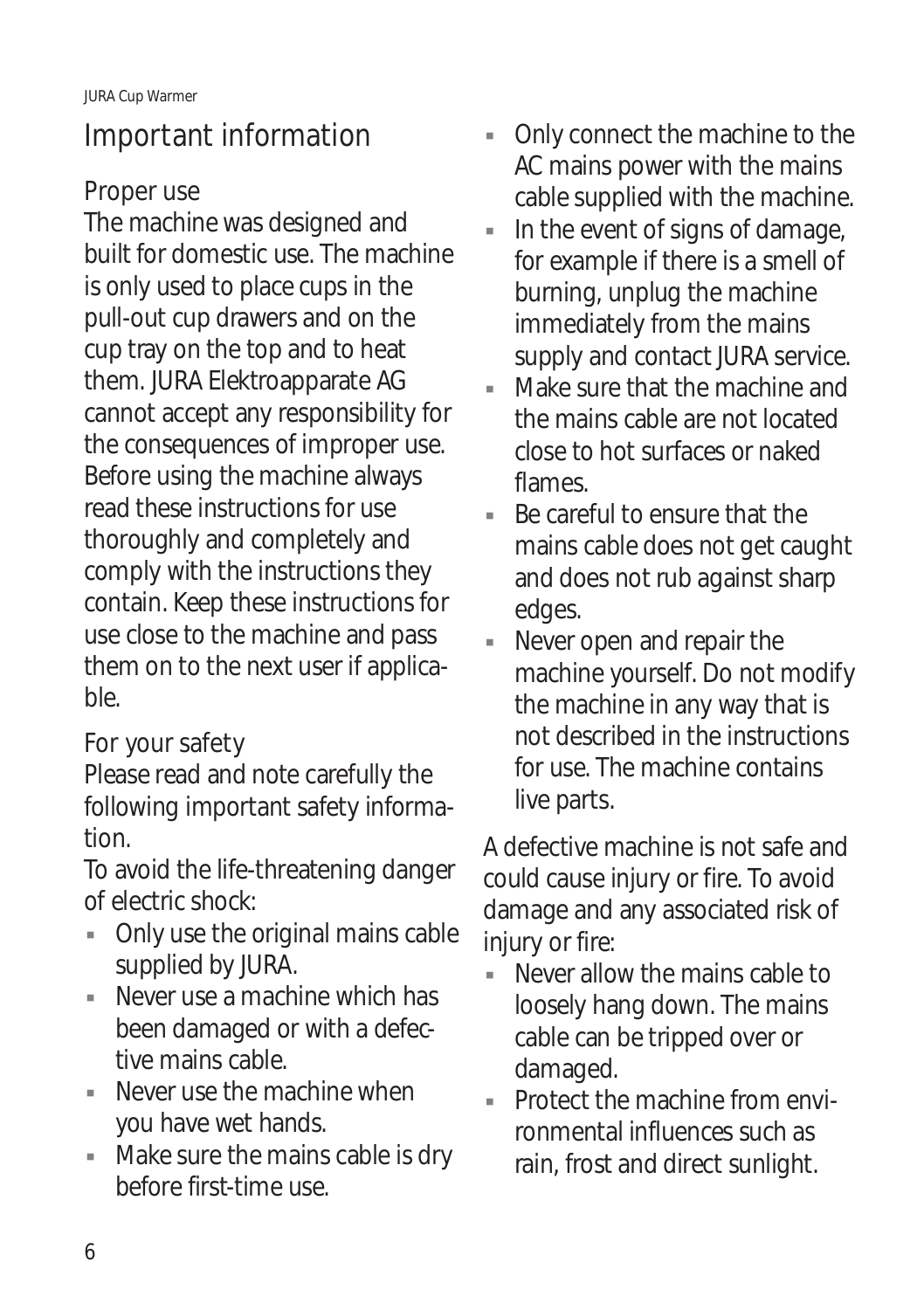JURA Cup Warmer

- $\blacksquare$  Do not use the machine to store or heat up drinks or other foods.
- Do not place heavy loads on the extended cup drawers.
- Do not place damp or wet cups in the cup drawers.
- Do not put the machine, mains cable or connectors in water.
- Do not put the machine or any individual parts in the dishwasher.
- $\blacksquare$  Turn the machine off and disconnect the mains plug before starting any cleaning operation. Always wipe the machine with a damp cloth rather than a wet one, and protect it from prolonged water splash. Do not clean the inner side panels.
- Only connect the machine to the mains voltage in accordance with the information on the rating plate. The rating plate is located on the underside of the machine. Further technical data is given in Chapter 7, 'Technical data'.
- Turn the machine off and disconnect the mains plug if you will be away for any length of time.
- $\blacksquare$  Do not leave the machine unattended when it is in operation.
- Children may not clean or service the machine unless supervised by a responsible person.
- Do not allow children to play with the machine.
- $\blacksquare$  Keep children under the age of 8 away from the machine, or supervise them constantly.
- Children aged 8 and over may only operate the machine without supervision if they have been instructed in how to use it safely. Children must be able to recognise and understand the potential dangers arising from incorrect use.

The machine is only allowed to be used by people who can use it safely. People, including children, who do not have the

physical, sensory or mental capabilities or

experience or knowledge to use the machine safely must be supervised by a responsible person when using it, or be instructed in how to use it correctly.

en

de

nl

es

pt

sv

no

pl

ru

cs

7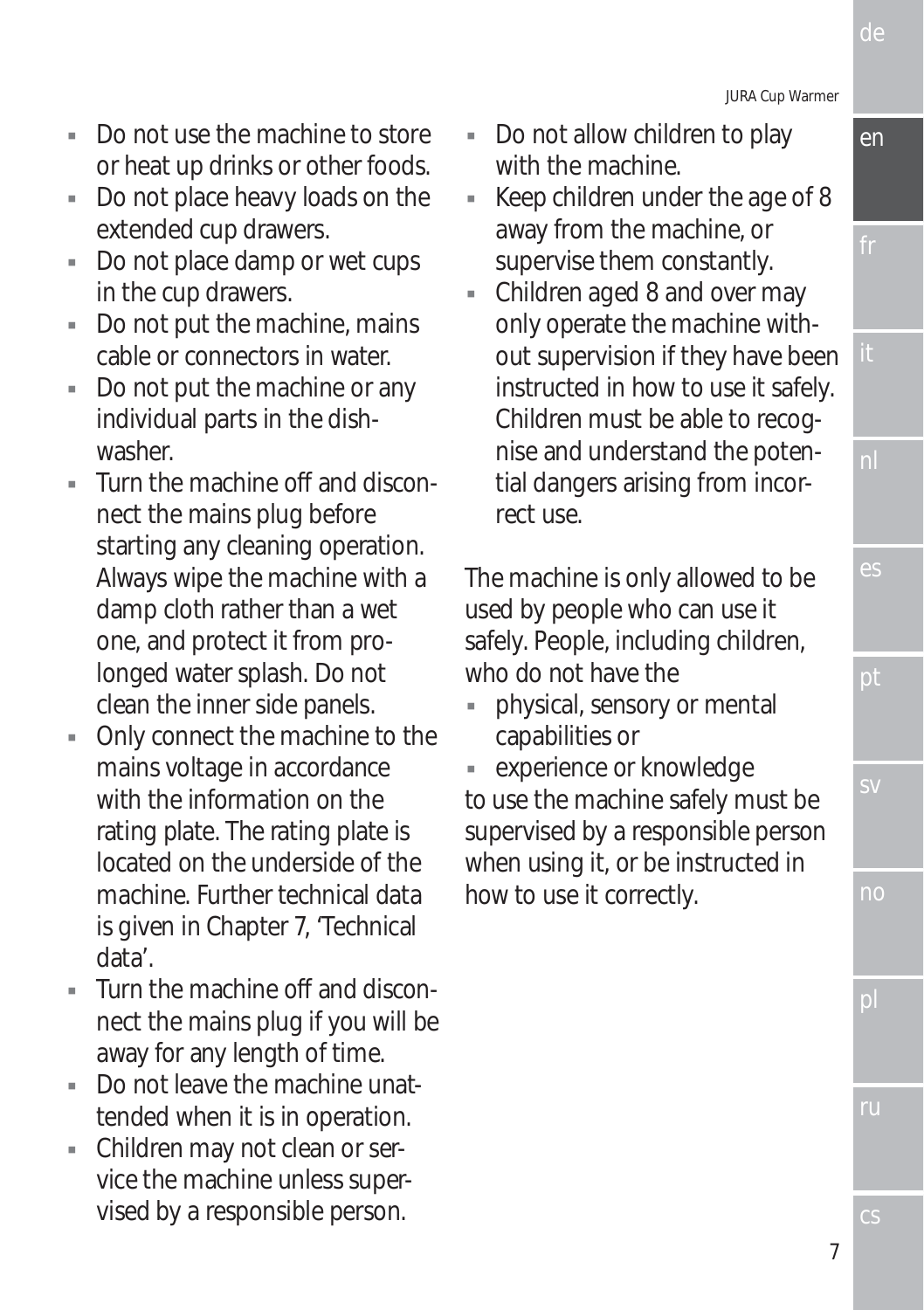JURA Cup Warmer

## 1 Preparation

## Supplied as standard

The following items are supplied as standard:

- URA Cup Warmer
- $\blacksquare$  Instructions for use
- Mains cable

### Set-up and connection

When setting up your cup warmer, observe the following:

- Set the machine down on a horizontal surface.
- Choose a spot for the machine which is protected against overheating.

# **AN** WARNING

If the machine is operated with a defective mains cable, there is a danger of electric shock.

- $\triangleright$  Never use a machine which has a defective mains cable.
- $\triangleright$  Carefully turn the machine upside down and set it down.
- $\triangleright$  Connect the mains cable to the machine.
- $\mathbf{i}$  Spare cable can be stored on the underside of the cup warmer depending on the length of cable required.
	- $\triangleright$  Set the machine down the right way up again.
	- $\blacktriangleright$  Insert the mains plug into a power socket. OFF is displayed below the cover.



2 Warming cups (manual switch-on)



 $\sum$  Risk of burns. The storage surfaces in the cup drawers can get hot during operation.

- $\triangleright$  Do not touch the storage surfaces in the cup drawers.
- $\triangleright$  Open a cup drawer.
- $\blacktriangleright$  Place the cups in the cup drawer and close it.
- $\blacktriangleright$  Place the cups or glasses on the cup tray on the top of the machine.
- $\langle \cdot \rangle$   $\triangleright$  Switch the machine on with the on/off button. The operation indicator lamp lights up and

the machine starts to warm the cups. ON is displayed below the cover.

- $\mathbf{i}$  When you want to switch off the machine, press the on/off button (b). The operation indicator lamp goes out and OFF is displayed.
- **i** If the "Automatic switch-off" function is not activated, the machine will switch off after 12 hours to save energy.

## 3 Automatic switch-on / switch-off

**i** If the machine is disconnected from the mains, all settings are reset.

### Setting the time

For the 'automatic switch-on / switch-off' function, you must first set the time:

- $\triangleright$  Open the cover.
- $\blacktriangleright$  Press the Clock button. AM 12:00 appears on the display.
- $\blacktriangleright$  Press one of the arrow buttons to change the time format (AM/PM or 24h).
- $\blacktriangleright$  Press the Clock button to confirm the time format.

00:00 (example), the hours flash.

 $\blacktriangleright$  Use the arrow buttons to set the hours.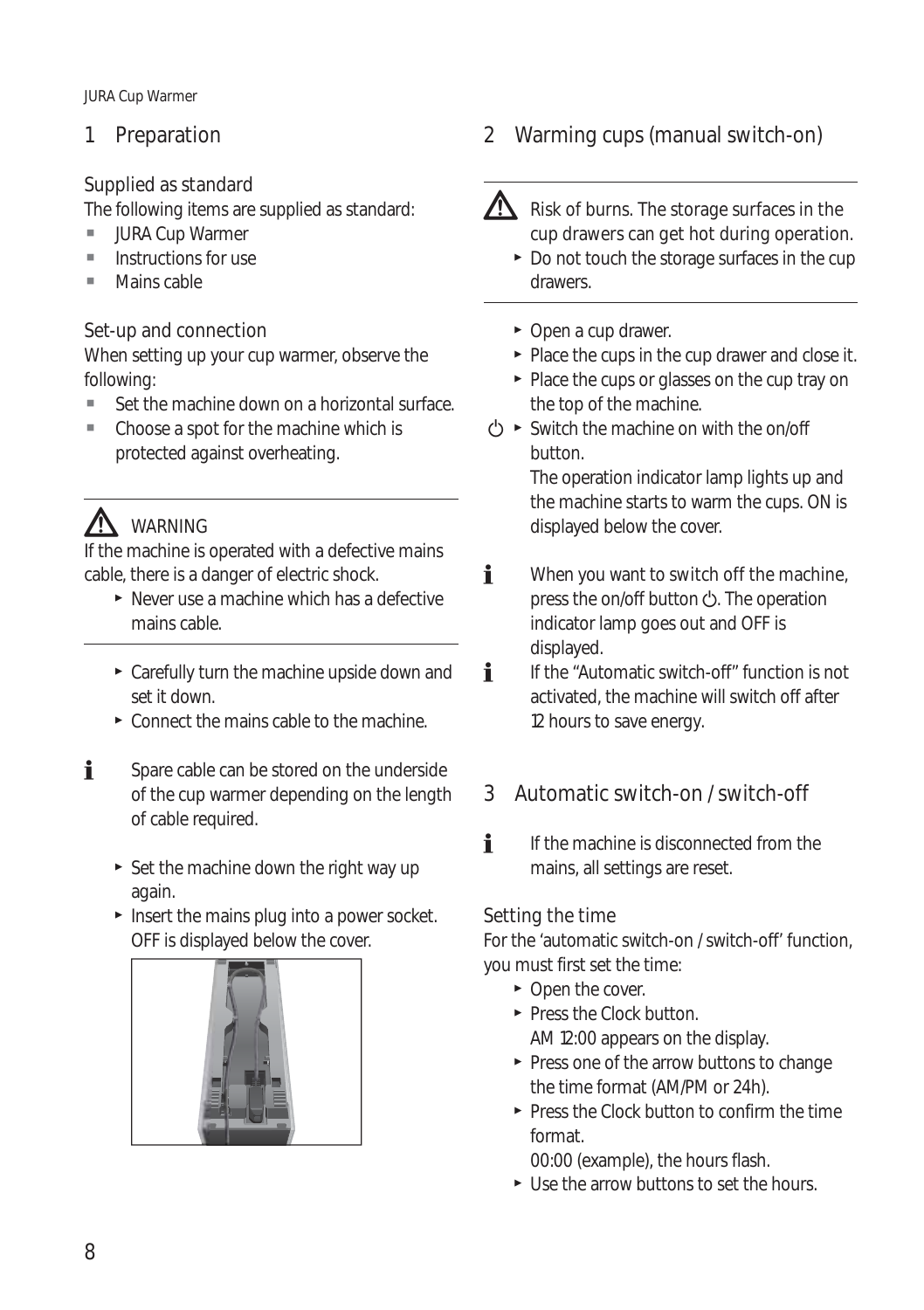cs

 $\blacktriangleright$  Press the Clock button to confirm the hours setting.

10:00 (example), the minutes flash.

- $\blacktriangleright$  Use the arrow buttons to set the minutes. 10:30 (example)
- $\blacktriangleright$  Press the Clock button to confirm the minutes setting. ON or OFF appears in the display depending

on whether the machine is switched on or off.

 $\mathbf{F}$  You can change the time setting at any time. To do this, press the Clock button twice and make the necessary changes.

#### Automatic switch-on

- $\triangleright$  Open the cover.
- $\blacktriangleright$  Press the Clock button. The time set by the user is displayed.
- $\blacktriangleright$  Press one of the arrow buttons.  $OM -1$
- $\blacktriangleright$  Press the Clock button. ---- the hours flash.
- $\blacktriangleright$  Use the arrow buttons to set the hours. AUTO ON 07:00 (example)
- $\blacktriangleright$  Press the Clock button to confirm the hours setting. AUTO ON 07:00 (example), the minutes flash.
- $\blacktriangleright$  Use the arrow buttons to set the minutes. AUTO ON 07:30 (example)
- $\blacktriangleright$  Press the Clock button to confirm the minutes setting. AUTO ON or AUTO OFF appears in the display (depending on whether the machine is switched on or off).

## Automatic switch-off

- $\mathbf{F}$  If the "Automatic switch-off" function is not activated, the machine will switch off after 12 hours to save energy.
	- $\triangleright$  Open the cover.
	- $\blacktriangleright$  Press the Clock button. The time set by the user is displayed.
- $\blacktriangleright$  Press one of the arrow buttons twice. AUTO OFF --:-- (example)
- $\blacktriangleright$  Press the Clock button. AUTO OFF --:-- (example), the hours flash.
- $\triangleright$  Use the arrow buttons to set the hours. AUTO OFF 18:00 (example)
- $\blacktriangleright$  Press the Clock button to confirm the hours setting. AUTO OFF 18:00 (example), the minutes

flash.

- $\blacktriangleright$  Use the arrow buttons to set the minutes. AUTO OFF 18:30 (example)
- $\blacktriangleright$  Press the Clock button to confirm the minutes setting. AUTO ON or AUTO OFF appears in the display (depending on whether the machine is switched on or off).

### Deactivating automatic switch-on / switch-off

To deactivate automatic switch-on or switch-off, you must set the relevant time to '--:--'.

 $\mathbf{F}$  If the "Automatic switch-off" function is not activated, the machine will switch off after 12 hours to save energy.

Example: Here is how to deactivate automatic switch-off.

- $\triangleright$  Open the cover.
- Press the Clock button.
- $\blacktriangleright$  Press one of the arrow buttons twice. AUTO OFF 18:30 (example)
- $\blacktriangleright$  Press the Clock button. AUTO OFF 18:30 (example), the hours flash.
- $\blacktriangleright$  Set the hours to '00'.
- $\blacktriangleright$  Press the Clock button. AUTO OFF 00:30 (example), the minutes flash.
- $\blacktriangleright$  Keep pressing the arrow buttons until the display changes to '--:--'.
- $\blacktriangleright$  Press the Clock button to confirm the setting.

Automatic switch-off is deactivated.

pl



de

fr

it

nl

es

pt

sv

no